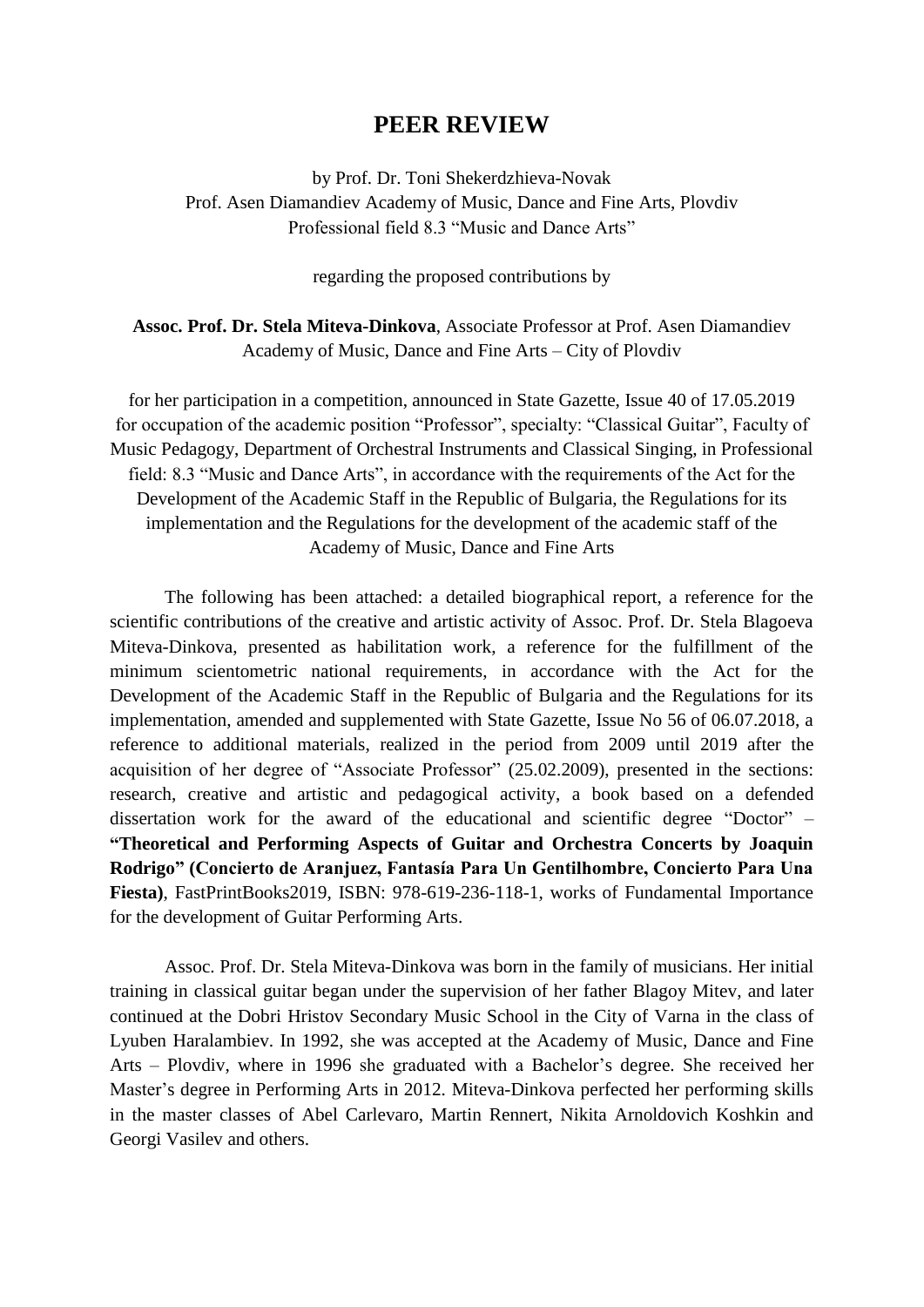In 1996 Stela Miteva-Dinkova was appointed as Assistant of Classical Guitar at the Academy of Music, Dance and Fine Arts – Plovdiv. In 1999 she was promoted to Senior Assistant and in 2003 to Chief Assistant. The scientific title of "Associate Professor" she obtained in 2009, after which in 2016 she received her educational and scientific degree "Doctor" after a successfully defended dissertation work.

Her performing activity characterized by a wide style and genre range is very impressive. She has performed as a Soloist and member of chamber ensembles at festivals in the US, UK, Greece, Czech Republic, Switzerland, Tunisia, Poland, Germany, Serbia, Macedonia, Turkey, Spain, France and more. Miteva-Dinkova is a Soloist at the symphony orchestras in Plovdiv, Pleven, Pazardzhik and Blagoevgrad. From these appearances I would like to highlight her recitals in the Grand Hall of the Lausanne Conservatory, Sion (Switzerland), in the Molyvos Conference Hall, Molyvos (Lesbos, Greece), in the Concert Hall of the Music Department at the Los Angeles Valley College, California (USA), in the Papa Nicolaou Hall, Komotini (Greece) and more. "Classical Guitar" magazine defined her as an extremely talented and charismatic performer.

An accent in her repertoire are newly created works by Bulgarian authors (some of whom are dedicated to her), which she promotes with particular piety in Bulgaria and abroad. Dinkova has made recordings for the Bulgarian National Television and the Bulgarian National Radio. She has won first places at the Hopes, Talents, Masters International Music Festival in Dobrich, Albena in 2002, at the Classical Guitar Interpretation International Competition, Plovdiv in 1994, and at the Young Musician Competition in Chirpan in 1985 and 1987.

The **candidate meets the minimum scientometric indicators prescribed by the Act for the Development of the Academic Staff in the Republic of Bulgaria for the occupation of the academic position "Professor"**, which is of particular importance to the current competition, as follows:

By Group **А** indicators **– necessary 50 points** /defended dissertation work/:

*"Theoretical and Performing Aspects of Guitar and Orchestra Concerts by Joaquin Rodrigo (Concierto de Aranjuez, Fantasía Para Un Gentilhombre, Concierto Para Una Fiesta),* Diploma No 0034, issued on 26.09.2016

By Group **C** indicators **– necessary 100 points**:

By Indicator **5**, leading (independent) creative performance in the field of Arts:

Solo recitals and chamber concerts, performed independently and jointly with prominent musicians such as Borislav Yasenov, Rosen Idealov, Yosif Radionov, Rosen Balkanski, Boyan Doychev, Georgi Vasilev and others, as well as performances as Soloist of orchestra, are presented for review. Assoc. Prof. Stela Miteva-Dinkova has self-assessed herself with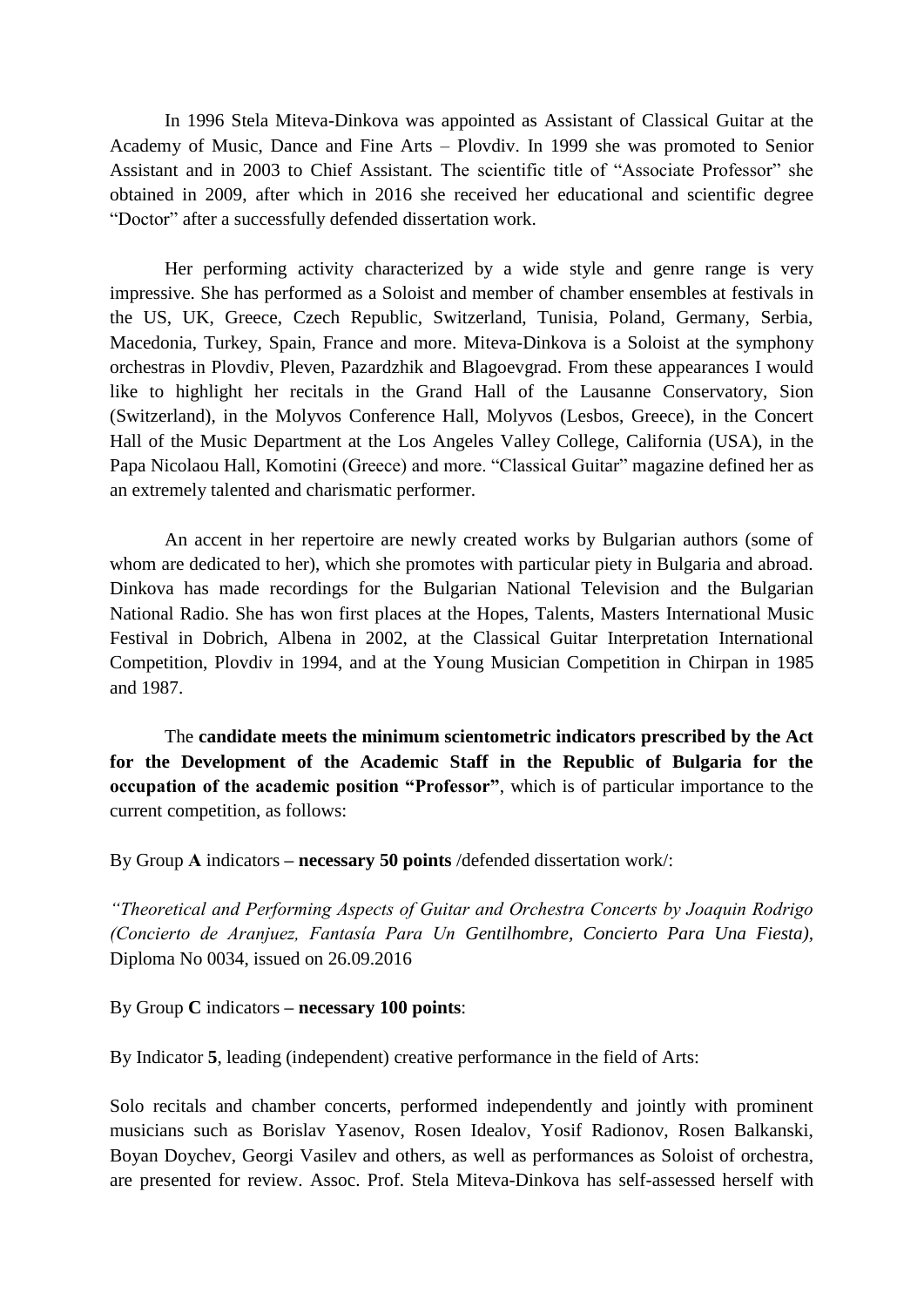only six concerts, although she has presented twice as many, which exceeds the required 100 points repeatedly (presented **210 points**)

### By Group **D** indicators – **necessary 150 points**:

By Indicator **9**, Articles and reports published in specialized editions in the field of Arts, 9 articles are presented.  $9x15 = 135$  points.

By Indicator **14**, Supporting creative expression or involvement in collective productions in the field of Arts, 17 productions are presented.  $17x10 = 170$  points.

## **The total number of points from the Group D indicator is 305 points.**

By Group **E** indicators – **necessary 80 points**:

By Indicator **19**, Pier reviews of realized copyright works or creative appearances in specialized editions in the field of Arts, 11 pier reviews are presented. **10х11 = 110 points**.

### **The total number of points from the Group E indicator is 110 points.**

By Group **F** indicators – **necessary 120 points**:

By Indicator **22**, Participation in national scientific projects, **2x15 = 30 points**.

By Indicator **24**, Management of national scientific projects, **7х30 = 210** points.

By Indicator **27**, Published university textbook or school textbook used in the educational institutions,  $2x20 = 40$  points.

By Indicator **28**, Teaching of a master class or workshop in the field of Arts, **16х20 = 320 points**.

#### **The total number of points from the Group F indicator is 600 points.**

Associate Professor Dinkova participates systematically and deliberately in national and international conferences with interesting and useful presentations and reports that find their place in specialized publications. She has also published in edited and peer-reviewed publications in the field of Arts, such as the Yearbook of the Academy of Music, Dance and Fine Arts, the Spring Readings collections, compilation of reports from the Science, Education and Innovation in the Arts International Scientific Conference, Academy of Music, Dance and Fine Arts, 2017, etc.

She is compiler and publisher of the first school of its kind with a CD "Guitar Pieces by Bulgarian Composers" and of the collections: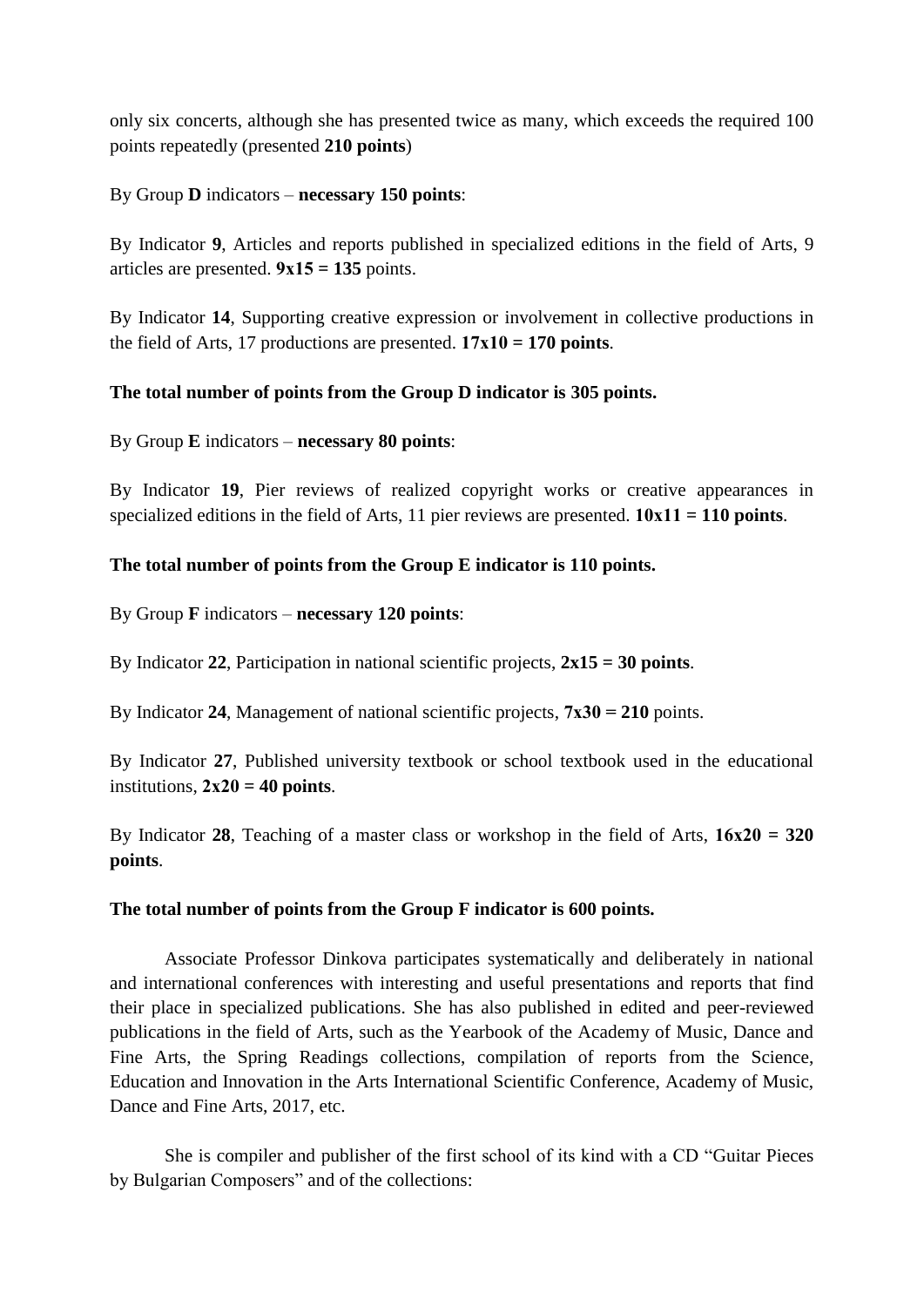- "Guitar Pieces" by Vasil Belezhkov and Vladimir Vlaev;

- "Selected Sonatas for Violin and Guitar" – Nicolo Paganini;

- "From the repertoire of the Academica Guitar Ensemble – Plamen Arabov – Lele Mome".

She is the editor of the edition "Folklore and Guitar" by Plamen Arabov.

Dinkova has been an invariable member and chairman of the juries in a number of national and international competitions in Bulgaria and abroad, including Acad. Marin Goleminov International Guitar Competition Festival in Kyustendil, Tremolo Festival in Skopje, Macedonia, International Guitar Festival in Belgrade, Serbia. She also organized and contributed to the implementation of the first European Classical Guitar Platform, a project under Creative Europe Programme by the European Commission and others.

The teaching activity of Assoc. Prof. Stela Dinkova should also be highlighted. The number of prestigious awards from national and international competitions that her students had won is an impressive testament to her high level of teaching. Particularly valuable achievement for the Academy of Music, Dance and Fine Art is the Academica Guitar Ensemble, which was created and managed by her and which has won more than 10 prizes from competitions in Bulgaria and abroad. In 2015, Dinkova was awarded the Rector's Award by the Academy of Music, Dance and Fine Art for **"high activity in the educational process and creative achievements of students"**. She is actively involved in the creation and implementation of innovative projects, combining different arts and performing teams.

Dinkova's public activity is also significant. She is the founder and artistic director of the Crossroad Youth Guitar Festival, which has been held at the Academy of Music, Dance and Fine Arts since 2010, and is a member of the management team of the Orpheus Fire Foundation, which organizes a number of national and international art events. As of 2017 she has been the President of the Guitar-Plovdiv Association.

My personal impressions of Assoc. Prof. Dr. Stela Miteva-Dinkova are related to our common concert, international, research and teaching activities. She is an active, talented, consistent and demanding, first and foremost to herself, young person who contributes to the strengthening of the high level of the educational process at the Academy of Music, Dance and Fine Arts. Dedicated to her profession and students, Stela Dinkova is a valuable member of the academic staff of the higher institution.

**On the basis of all the above, according to the requirements of the Act for the Development of the Academic Staff in the Republic of Bulgaria, I give my positive assessment and propose to the honorable members of the Scientific Jury of the competition for "Professor" to choose Assoc. Prof. Dr. Stela Miteva-Dinkova for the academic position "Professor" in the Professional field 8.3. Music and Dance Arts, specialty: "Classical Guitar", at the Department of Orchestral Instruments and**